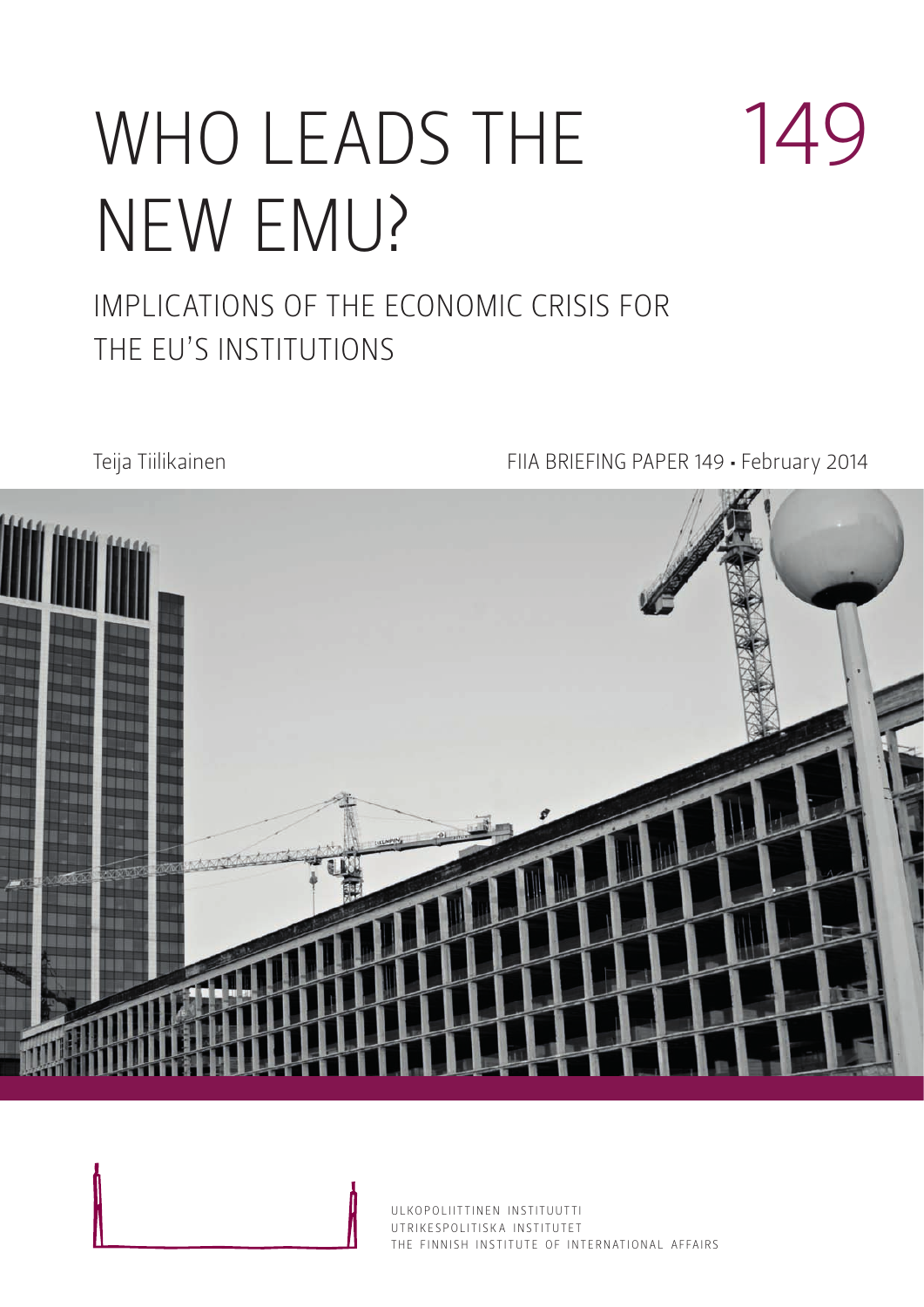## who leads the new emu?

IMPLICATIONS OF THE ECONOMIC CRISIS FOR THE EU'S INSTITUTIONS



Teija Tiilikainen Director The Finnish Institute of International Affairs

FIIA Briefing Paper 149 February 2014

- Reforms made to the EU's economic and fiscal policies have served to reinforce the fragmentation of the division of competences between the EU and its member states in this field.
- • It has also impacted the way in which these competences are exerted by the European and national institutions.
- • Resulting from a differentiation of responsibilities between the eurozone countries and the rest of the EU, fragmentation is increasingly taking place even inside the EU institutions.
- • The current fragmentation of competences and institutions complicates the democratic scrutiny of economic and fiscal policies.
- The biggest challenge is to accommodate the differentiated responsibilities of the eurozone countries and the rest of the EU within the framework of existing institutions in a way that would ensure the unity of this framework, but also the proper democratic anchoring of the EU's economic and fiscal powers.

The European Union research programme The Finnish Institute of International Affairs

> JANE AND AATOS ERKKO FOUNDATION

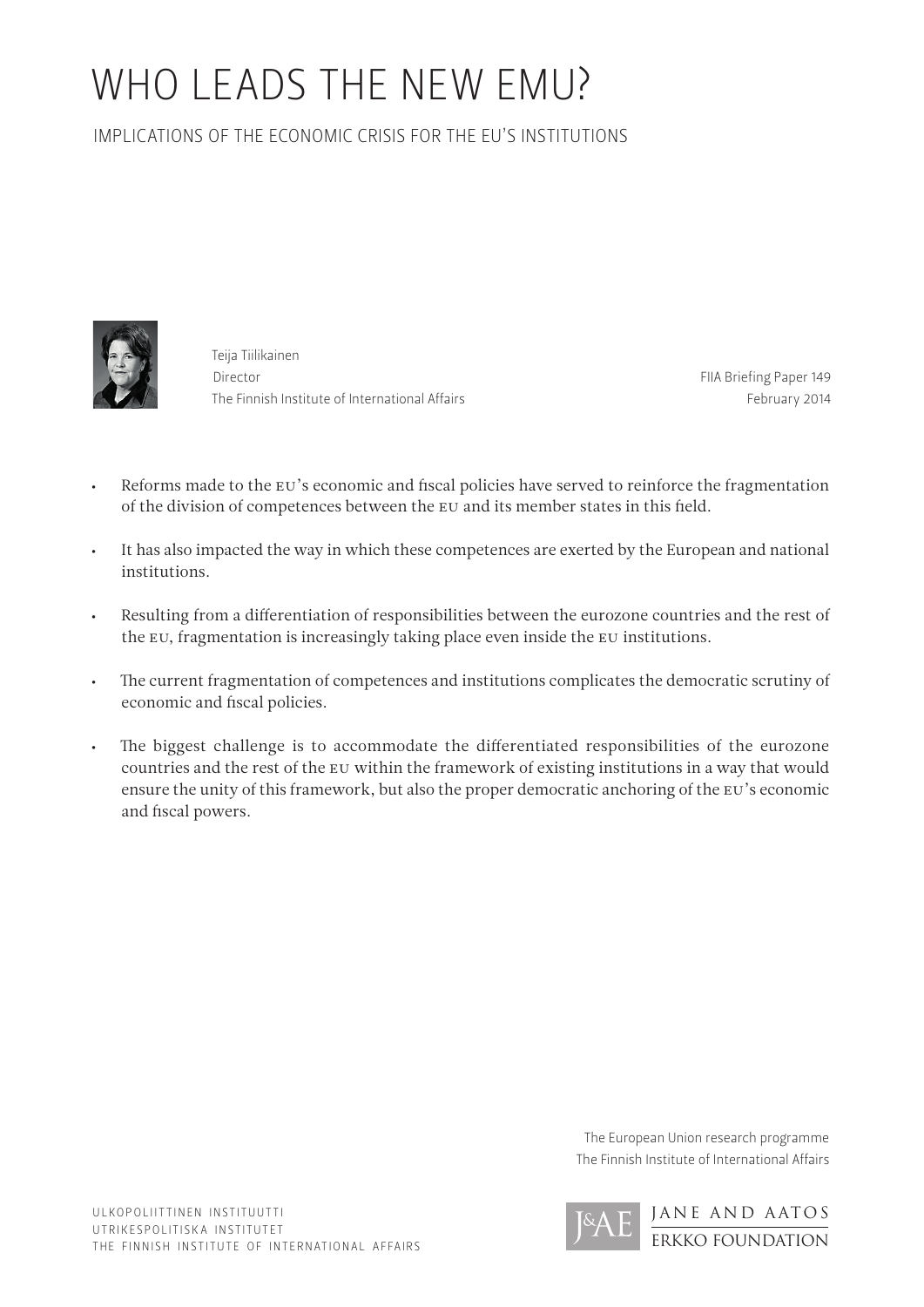The EU's policies during the economic and financial crisis have affected the Union's institutional setting in numerous ways. The European Council, which had just become institutionalised in the Lisbon Treaty, has been strengthened as the key executive body in charge of the strategic leadership of the EU's economic and financial policy. The other executive body, the Commission, has not been weakened, however, as many of the measures adopted in the form of secondary legislation such as the new more stringent control and surveillance of national budgets or the Macroeconomic Imbalances Procedure (MIP) actually extend the Commission's mandate. Another EU institution that has had its job description broadened is the European Central Bank (ECB), which has gained a number of new functions, making its current mandate much more heterogeneous in comparison with its initial prerogative as the guardian of price stability.

A debate on the long-term development of the Economic and Monetary Union has been ongoing since 2012 when the project entitled 'Towards a Genuine Economic and Monetary Union' was introduced to the European Council by the President, Herman van Rompuy. Since then, both the Commission and the European Parliament, as well as several groups of member states, have provided their views on the agenda.<sup>1</sup> Some parts of the reform project have already secured implementation, such as the first parts of the Banking Union establishing the Single Supervisory Mechanism, whilst on many other issues a consensus has yet to emerge and an appropriate path for moving ahead remains to be identified.

This briefing paper focuses on the implications that the choices made in the long-term development of the EMU will have for the EU's institutional setting. One of the new ideas discussed in this context is the establishment of an EU Treasury for the management of the Union's broadened economic and financial mandate. Where would such a powerful body be placed and how would it affect the overall institutional set-up? If pressures again increase towards a further institutionalisation of the Eurogroup, how would this affect the Council and the institutional system in general?

The question is a topical one as many proposals have been made that would have this consequence, extending all from the establishment of a joint budget for the eurozone countries to the formalisation of the Eurogroup composition also in council formats other than the current ones between finance ministers and heads of government (Euro Summits). How well is the unity of the institutional framework likely to bear the pressures of differentiated integration?

#### Executive powers

The management of the economic and financial crisis has at the general level been seen to strengthen the intergovernmental structures of the EU's political system – and even create new ones such as the ESM (European Stability Mechanism) – at the expense of the communitarian mode of decision-making. At least in the early stages of the crisis the strong leadership of the European Council seemed to circumscribe the Commission's right to initiate new legislation. Step by step the situation has changed, however, not least due to the Commission's own activism and agenda when implementing the strategic guidelines of the European Council. Most of the amendments made to the EU's role in economic and fiscal policies favour the Commission's role and powers.

The Commission's role in the enhanced control of the member states' sound public finances and budgetary policy is based on its general mandate as the guardian of the treaties and of compliance with the Union's secondary law. Even if the Council maintains its initial role as the key decision-making body concerning processes launched vis-à-vis the member states, and possible sanctions adopted, the Commission's mandate has been strengthened due to a couple of key changes made to the EMU governance. The agenda for the EU-level control has first been enlarged both concerning member states' public finances and their macroeconomic development

<sup>1</sup> See Communication from the Commission; A blueprint for a deep and genuine economic and monetary union (COM (2012) 777 final/2; 30.11.2012); Towards a Genuine Economic and Monetary Union (EC, the President, various versions of the document have been introduced to the EC); Final Report of the Future of Europe Group 17.9.2012; Towards a Genuine Economic and Monetary Union, EP resolution P7.TA 0430/20.11.2012; France and Germany – Together for a Stronger Europe of Stability and Growth, 30.5.2013.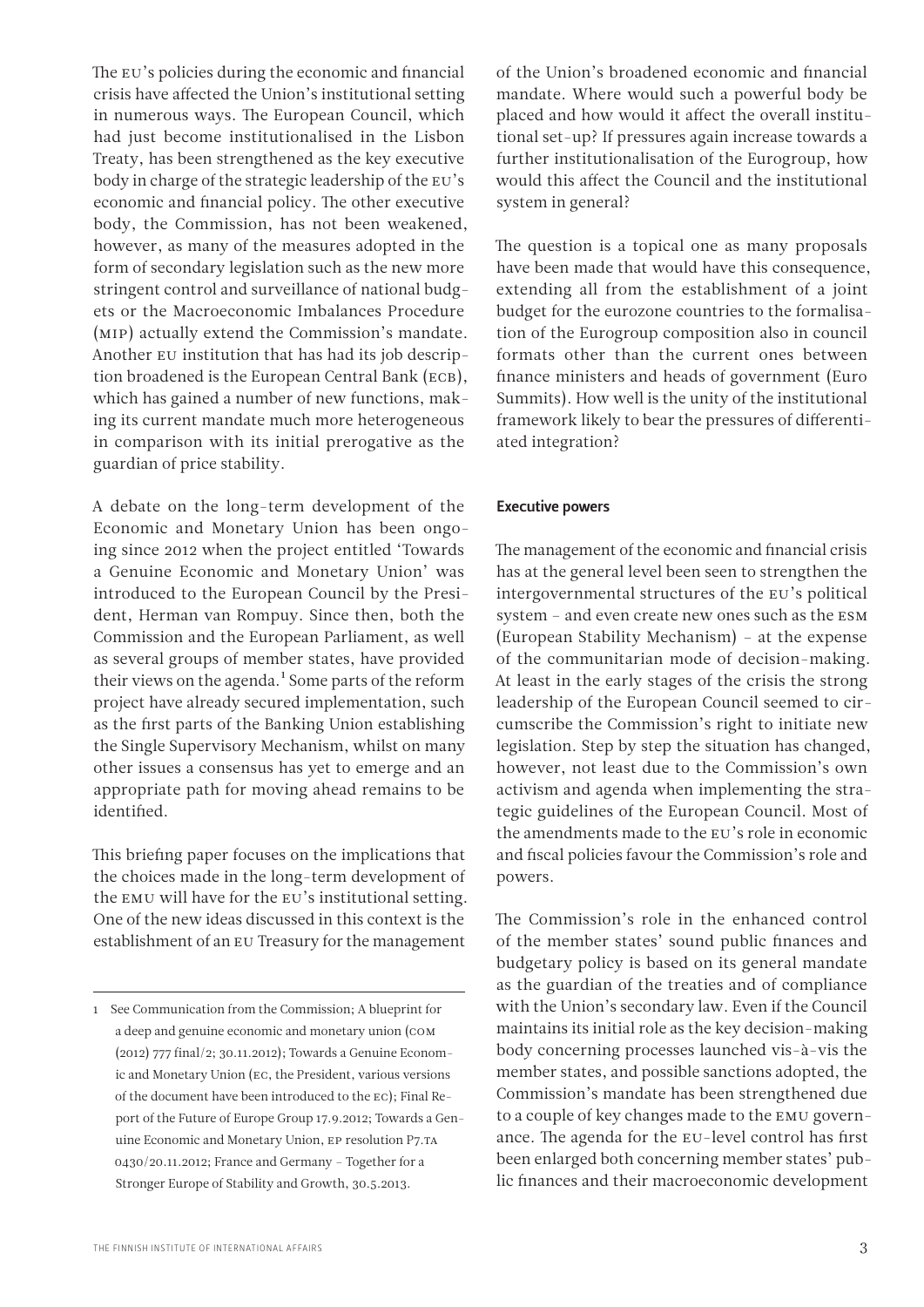in general. The former relates to the 60% debt limit that has been made operational and to a new limit on the rate of public spending added to the criteria. There are stricter rules for eurozone members concerning the EU-level surveillance.

In the case of macroeconomic development, the enlargement of the agenda is based on the Macroeconomic Imbalances Procedure (MIP), which has brought comprehensive economic and social trends to the EU's surveillance. When it comes to both the budgetary control and the control of macroeconomic imbalances, the Commission has some room for manoeuvre of its own in steering those member states that break the rules, or risk doing so, towards the common framework. In the process of excessive deficit, fines can now be levied earlier and with less extensive support required in the Council (can be dropped only on the basis of a qualified majority).

In the surveillance of macroeconomic imbalances (MIP), the Commission has a corresponding role culminating in the possibility of proposing fines in the event that a euro-area member state fails to adopt a corrective action proposed by the Commission with respect to an excessive imbalance. The Council then takes a decision with a procedure equal to that of the excessive deficit procedure. Moreover, in its December 2013 meeting, the European Council invited the Presidents of the Commission and of the European Council to finalise the establishment of a financial instrument to back selected parts of the demands for structural reform in the member states with specific funding. This is based on the idea of consolidating the EU's power in macroeconomic guidance with a financial instrument (initially, 'convergence and competitiveness instrument', later 'mutually agreed contractual arrangements and associated solidarity mechanism') that could be triggered to encourage and support a member state in its reform process. The Commission would be the key actor in concluding a contract with the member state in question, defining the paths and timelines for reform and the details of funding to be provided.

In the latest extensions of the MIP procedure that are currently dealt with by the Council and the EP, the Commission would get a key role even with respect to the planning of major economic reforms in the member states with cross-border effects (*ex ante* coordination). The Commission is supposed to make an assessment of such reforms on the basis of

which relevant council formations might then ask the member state in question to modify its plans if necessary.

#### *The Commission as the new Treasury responsible for fiscal instruments?*

The economic crisis has motivated the introduction of new EU-level fiscal instruments, many of which are still under preparation concerning their permanent form and target. The Commission is the key actor with respect to the management of the new instruments, even if the route that some of them take to the Commission's auspices may need to undergo an interim solution in order to stay sufficiently under the control of the member states.

In addition to the competition and convergence instrument (or 'mutually agreed contractual arrangements and solidarity mechanism') created to support the member states' macroeconomic stability, an EU-level funding instrument will be created in the context of the Banking Union to enable resolution actions. This Single Resolution Fund will be created by gradually merging the national funds financed through bank levies raised at the national level. The resolution mechanism will be separated from the first phase of the Banking Union, the Single Supervisory Mechanism, which provides the ECB with the right to exert oversight over financial institutions.

For the separate resolution phase, the establishment of a Single Resolution Board was proposed by the Council in December 2013 to exert the key authority over the acts of bank resolution. The Board would represent a hybrid between an independent authority represented by its executive composition (director and four full-time appointed members) and intergovernmental authority represented by its plenary composition (representatives of national resolution authorities). The Board could – upon notification by the ECB or on its own initiative – place a bank into resolution and decide upon the use of resolution tools including the use of the Single Resolution Fund. The Commission would, however, have the right to object to these decisions, or call for changes to them, in which case the Council has to endorse the proposal with a single majority. Even if the overall institutional character of the resolution regime doesn't seem to become as Commissionbased as the initial proposal (of the Commission) suggested, its final form will still have to gain the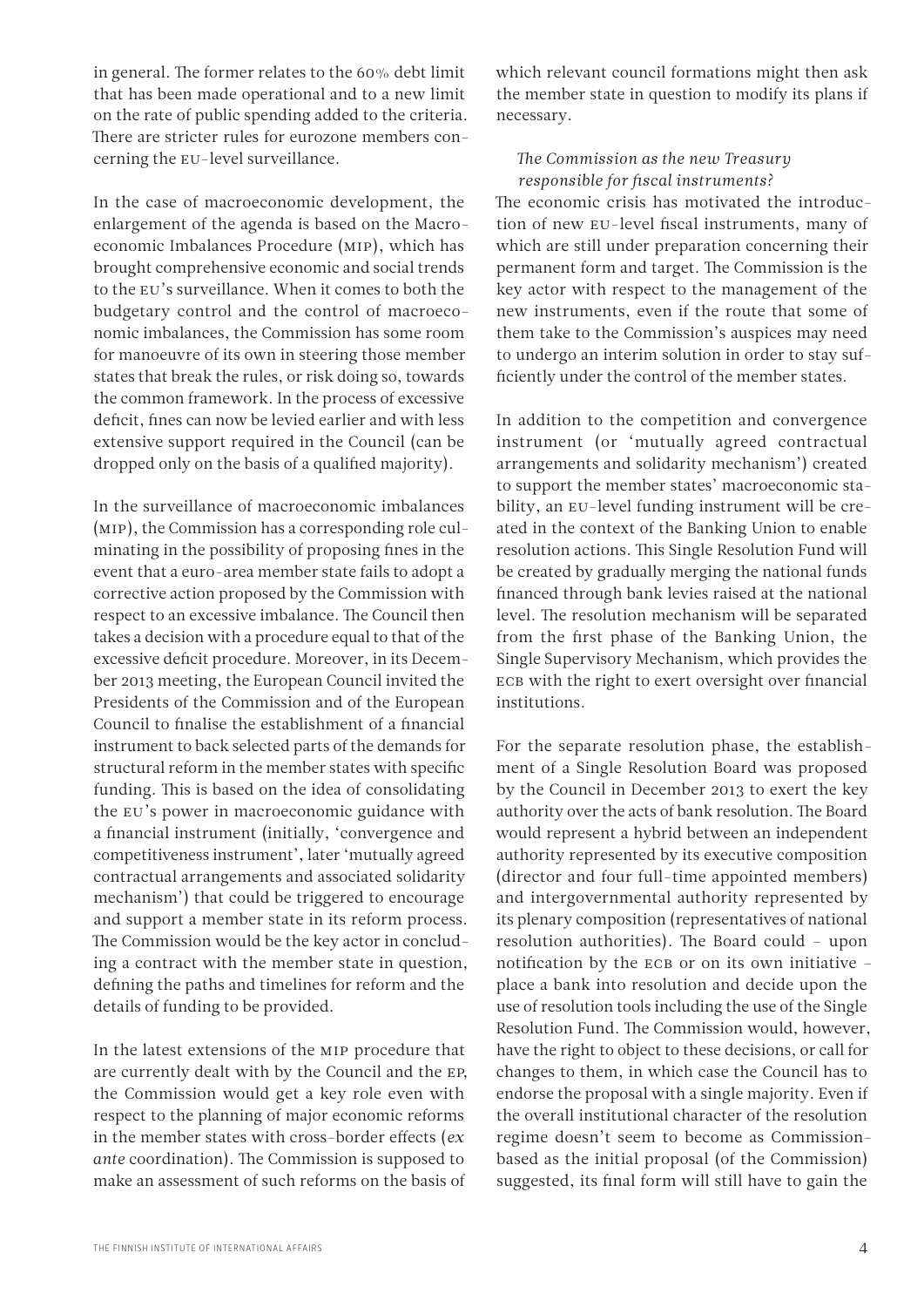

The current crisis policies have enhanced the role of the EU's executive bodies, such as the Commission, led by José Manuel Barroso (left), and the European Council, which is led by Herman Van Rompuy (second from the left). Photo: European Union 2012 - European Parliament/Flickr.

approval of the European Parliament. In the end, the location of the administrative machinery of the resolution regime will also play a role in defining its final institutional base.

Two further steps in relation to the fiscal instruments have thus far been waiting for a European consensus to emerge. The first deals with the establishment of a more comprehensive budget for the eurozone countries to support the new division of powers where the EU's powers over general economic policy have been increased. The creation of such a centralised budget has been promoted not least for reasons related to the democratic anchoring of the Union's own resources. In a study conducted in the French Finance Ministry, strongly recommending the establishment of such a budget, it is suggested that it will be funded through cyclical revenues (e.g. corporate income tax) in order to finance countercyclical spending such as unemployment benefits.<sup>2</sup>

Such a budget, and its funding, is inevitably linked to the future of the ESM, where a joint fiscal capacity for the purpose of financial stability, and with a funding instrument of its own, has already been founded. The idea of bringing the ESM to the treaty framework as a part of the EU's own resources has

already been raised, and in this context its relationship with EU institutions will have to be settled. In its current status outside the EU's legal and institutional framework, the ESM is led by an intergovernmental Board of Governors with both the Commission and the ECB having an observer status in this body and in the executive Board of Directors. The Commission, however, is mandated to negotiate the terms of the financial assistance provided by the ESM.

Any steps taken towards an increased financial capacity for the eurozone will bring the question of its funding to the table, this being the other issue where a consensus has not yet emerged between the EU or the eurozone members. Both EU-level taxation competences and various instruments for joint borrowing (Eurobonds, redemption funds) have been proposed. The resolution fund established to support bank resolution will to a large degree be funded through a bank levy. It is in this context that the Commission has proposed that it should itself become the EU (or eurozone) Treasury in charge of the joint resources. But it is obvious that this kind of move in the communitarian direction might be extremely difficult for some member states, resulting in a need to find institutional solutions with a more intergovernmental emphasis more akin to the ESM. The need for democratic control of the common budgetary policy, however, puts certain conditions on the character of this body. The more the goals of the policy are based on the rights and

<sup>2</sup> *Trésor-Economics*, No 120. Ministère de l'Économie et des Finances et Ministère du Commerce Extérieur. October 2013.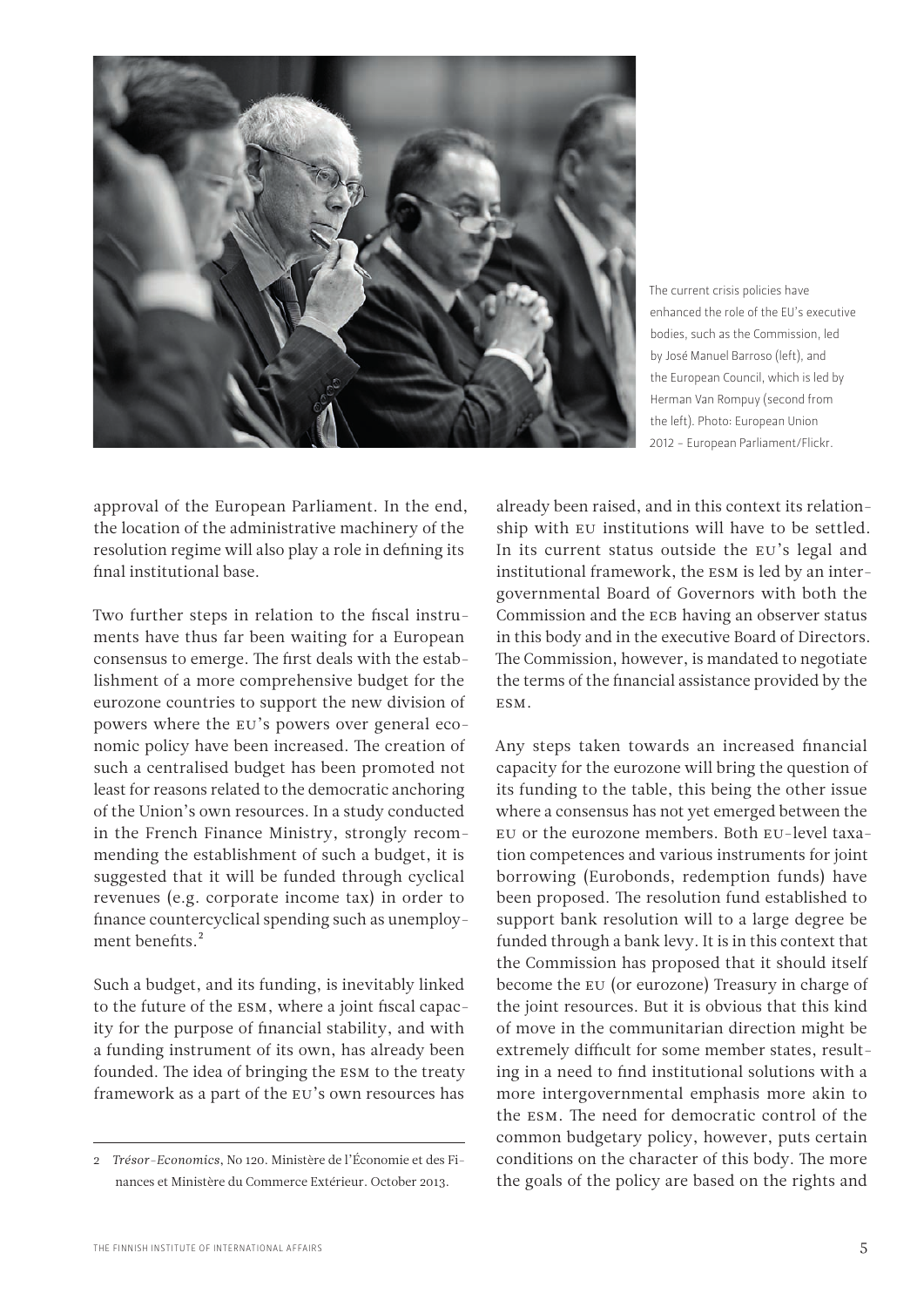equality of European citizens instead of those of regions or member states, the less legitimate does an intergovernmental body become to take responsibility for such a policy.

#### *The broadened role of the European Central Bank (ECB)*

The ECB is another EU institution whose mandate has been significantly broadened due to the policy adopted by the EU in the management of the economic and financial crisis. The initial objective of the European System of Central Banks (ESCB) with its leadership of the common monetary policy, the maintenance of price stability, (TFEU, Art.127, 1), has been complemented with tasks quite different from it and extending its mandate in monetary policy and beyond. Its new tasks, which have in part gained their legal basis from the overall task of the ECB to lead the common monetary policy, or from the specific treaty provision requiring the ESCB to, without prejudice to the objective of price stability, support the general economic objectives of the Union. The far-reaching measures taken by the ECB in support of financial stability, by providing banks with liquidity and launching two government bond purchasing programmes, are an embodiment of the latter mandate. Some of the new tasks are again based on new intergovernmental agreements such as the one establishing the ESM.

One of the topics raised in the aftermath of the crisis is whether the new tasks granted to the ECB enable it to safeguard its initial tasks as well as its independence from the other institutions and member states as required by the treaties.<sup>3</sup> In this respect, particularly the ECB's role in the Troika, where it together with the Commission and the IMF takes part in designing and monitoring financial assistance programmes for crisis-affected countries, has been pointed out as problematic as it can lead to conflicts of interest over the promotion of the goal of price stability. This task, which started as an ad hoc arrangement, was formalised in the ESM treaty according to which the European Commission, in liaison with the ECB, shall be entrusted with tasks in the granting and monitoring of financial assistance programmes.

The other new batch of tasks has emphasised the ECB's role in micro- and macro-prudential supervision due to its role in the first stage of the Banking Union, the Single Supervisory Mechanism, as well as in the European Systemic Risk Board (ESRB) established in 2010. Here, some concerns have been raised about the risk of losing independence or becoming politically captured along with taking up a politically sensitive role. A counter-argument, however, refers to the supervisory responsibilities of central banks being a well-established practice.

It is obvious that the new tasks conferred on the ECB have on the one hand intensified its interaction with the other EU institutions and, on the other, heightened demands on the ECB's democratic control. As a response to the latter, an agreement was concluded between the ECB and the EP about the EP's control of the ECB's activities concerning the supervision of banks.4 To these belong the EP's right to arrange hearings of different types with the chair of the supervisory board and to take part in the selection procedure for the holder of the position.

#### Legislative powers

The full and more stringent application of the EU's powers over economic and fiscal policies has thus far had fewer repercussions on the EU's dual legislature, the Council and the European Parliament. In principle, the Council has also had its mandate broadened due to the specifications laid down for the EU's powers. It is henceforth better equipped to sanction a member state that doesn't comply with the rules on debt or deficit. According to the new rules, it can also sanction eurozone members for their inability to correct excessive macroeconomic imbalances. Were the new convergence and competition mechanism, or mutually agreed contractual arrangements with the solidarity mechanism, to be adopted, the Council would take decisions on its use even if the Commission negotiated the agreement

<sup>3</sup> For an analysis, see Zsolt Darvas & Silvia Merler, *The European Central Bank in the Age of Banking Union*. Bruegel Policy Contribution, Issue 13, October 2013.

<sup>4</sup> Interinstitutional Agreement between the European Parliament and the European Central Bank on the practical modalities of the exercise of democratic accountability and oversight over the exercise of the tasks conferred on the ECB within the framework of the Single Supervisory Mechanism (2013/694/EU).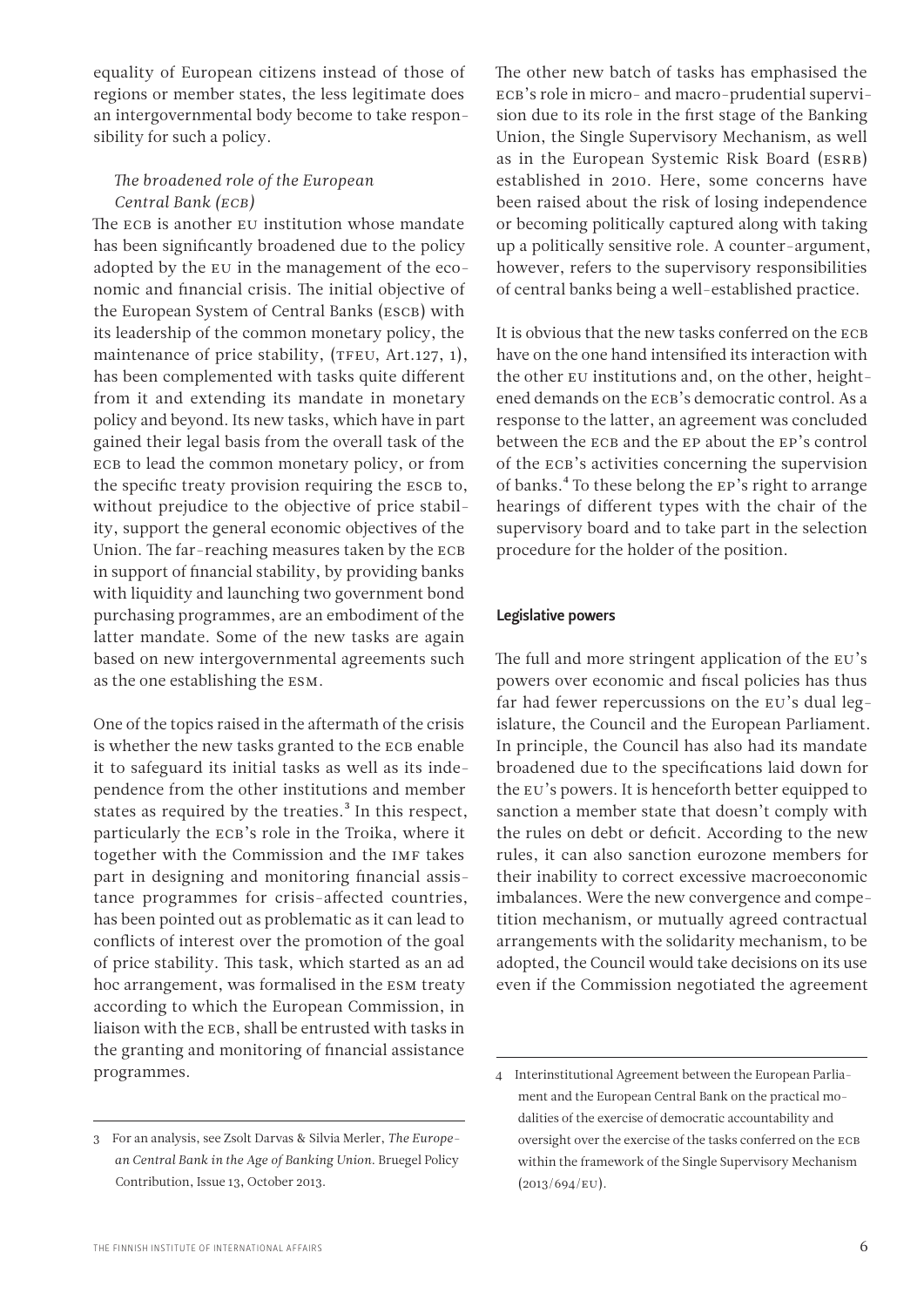with the member state in question and monitored its implementation.

Repairing the EMU in the context of the economic and financial crisis has also affected the Council by enhancing the role of the Eurogroup. Despite being an informal body, the Eurogroup has become the real decision-making forum for a major part of the ECOFIN agenda, which diminishes the de facto power of the Council and its non-eurozone members. To further strengthen the political leadership of the new mandate in economic and fiscal policy, a further institutionalisation of the Eurogroup cooperation has been proposed (see the Franco-German paper, 2013, footnote 1).

The proposals firstly include an extension of the Eurogroup cooperation to governmental branches other than finance, such as employment, social affairs and research, and the possibility given to the summit meetings to task other ministerial groups. It has also been suggested that a full-time president should replace the current Eurogroup presidency where the incumbent also has a national function simultaneously. In the context of the Treaty on Stability, Coordination and Governance in the EMU, the eurozone members agreed to establish a presidency for the Euro summits. From November 2014 onwards, the task will be assigned to someone other than the President of the European Council, who is currently in charge of the two presidencies. According to the working rules of the Euro Summits (adopted by the Council on 14 March 2013), the President is responsible for the preparation and continuity of the work of the Euro Summits in cooperation with the President of the Commission and shall also present the outcome of the summit discussions to the larger public together with him. The President reports to the EP after each Euro Summit.

The institutionalisation of the Eurogroup – and similar pressures increasing towards other Council compositions starting to meet in the Eurogroup format – reflects the diversification of responsibilities taking place during the economic crisis. The EU's crisis management policy has required the introduction of separate – more stringent – rules for those member states taking part in the common currency. This is in accordance with the treaties, which allow (TFEU, Art. 136) the member states with the common currency to strengthen the coordination and surveillance of their budgetary discipline and to

set out economic policy guidelines for themselves. This possibility has now been taken into use both with respect to the surveillance of budgetary policy and macroeconomic development. The most farreaching example of the diversification of rules is currently the European Stability Mechanism, which is an arrangement for the Eurogroup members only. Its current intergovernmental legal form separates it from the normal Union *acquis communautaire* but its linkage to the Eurogroup is obvious as the Eurogroup forms its board of governors. The informal role of the Eurogroup has thus already been called into question through a number of mandates conferred on it by TFEU Art.136, or legal arrangements formally outside the treaties but in practice very close to them.

#### *The European Parliament (& national parliaments)*

The democratic anchoring of the EU's strengthened role in economic and fiscal policy has been one of the key topics raised in the public debate as well as in the political plans dealing with the Union's policies. The EP has been in a key position in the construction of the new architecture for the strengthened economic and budgetary surveillance as the major cornerstones of this were put into place through an ordinary legislative procedure, giving an equal role to the EP and the Council. The same applies to the adoption of the two parts of the Banking Union, the Single Supervisory Mechanism and the Single Resolution Mechanism. The EP is supposed to deal with the latter part during spring 2014.

With respect to the new mechanisms established for the more stringent budgetary or macroeconomic surveillance of the member states, or the supervision of the financial sector through the Banking Union, the EP's role remains mainly consultative. The EP participates in the formulation of the EU's annual economic priorities by discussing the Commission's annual growth survey without, however, exerting any binding powers with respect to the contents, which are decided by the European Council. The EP may also invite the President of the European Council, Commission, Council or the Eurogroup to discuss issues related to the European Semester. In order to enhance the parliamentary scrutiny of the EU's economic policy, both the Commission and the EP have proposed that the economic policy guidelines should be formulated at a later stage into a single legislative instrument to be adopted through